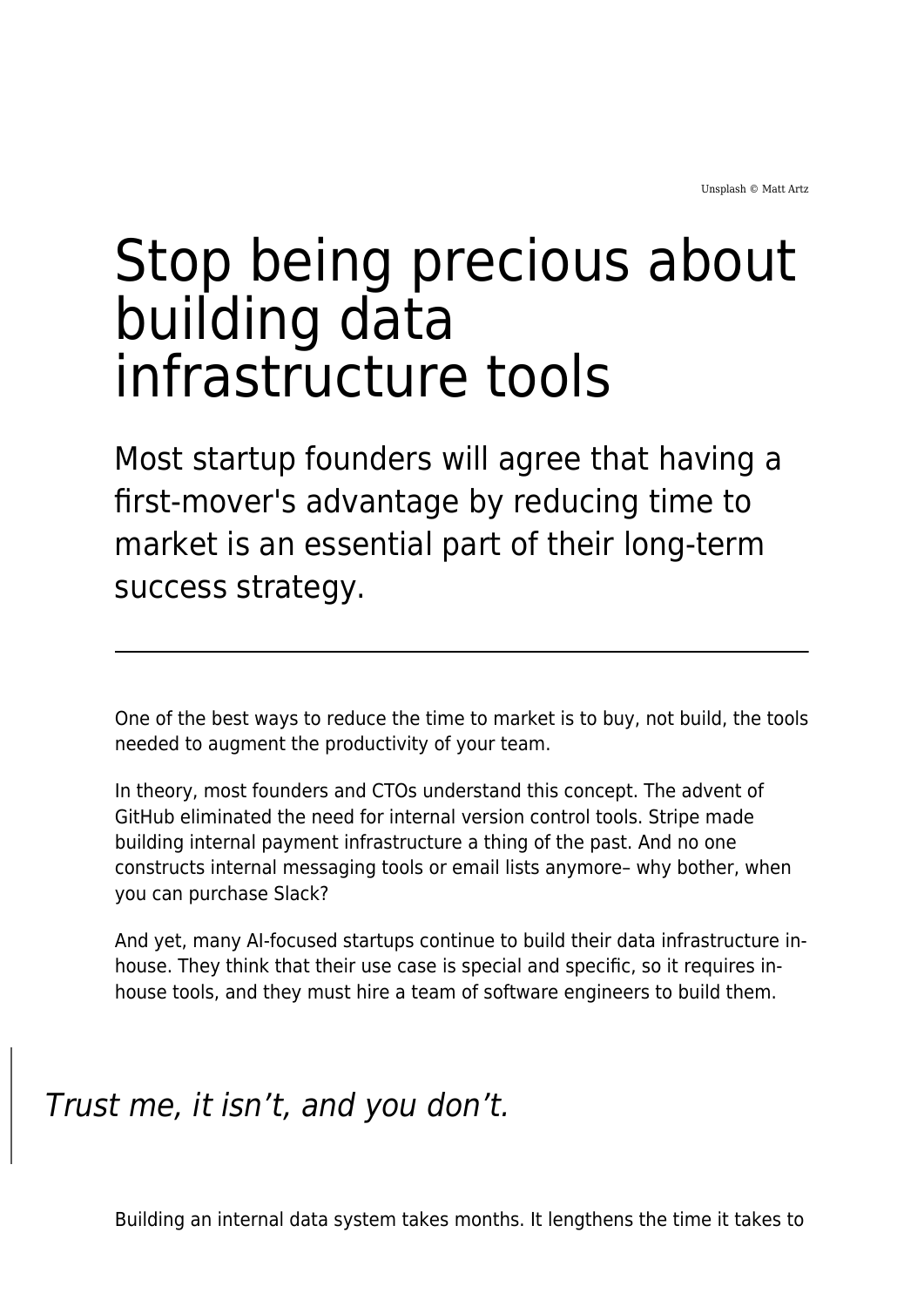get to market, and the result won't give you an edge over competitors.

With the increase in the accuracy of machine learning models and the decrease in computing power, an AI-focused startup's main competitive advantage comes from having access to, and training their model on, an abundance of real-world data. Getting to market quickly means getting access to a greater amount of data. Access to that data will improve your model, and that's what gives your product a competitive edge.

In just the past few years, the data infrastructure software market has expanded tremendously, making it rarely necessary for software engineers to build tools in-house.

AI-focused startups still have a tendency to want to build tools in-house, but, ultimately, using in-house tools will waste valuable engineering resources that can be better spent getting your machine learning model ready for the market.

## The attachment to in-house tools

Not long ago, everything had to be built from scratch, and purchasing data infrastructure solutions from an external vendor wasn't really an option.

As a result, many AI application companies founded in the late 2010s run on legacy infrastructure – not because it's a good business decision but because they've already paid for the infrastructure's development. The thinking goes that they built the tools, the tools work for their current use case, and to discontinue use of the tools would be a waste of money.

Welcome to the sunk cost fallacy.

This short-term thinking fails to factor in the spending required to maintain a custom infrastructure and the costs of extending that infrastructure should a new use case arise. From a business standpoint, building in-house tools comes with the additional risk that the team members who built the tools often have the institutional knowledge needed for their upkeep. If they leave, that knowledge leaves with them.

Building internal systems is challenging, their upkeep is costly, and often they don't meet the needs of the end users. Believe me, I would know. For years, I worked at large financial services institutions. These companies hired top quality engineering teams and spent billions of dollars each year on their internal technology systems. And you know what? Their internal systems still suck.

These days, there's often a product on the market that is cheaper and orders of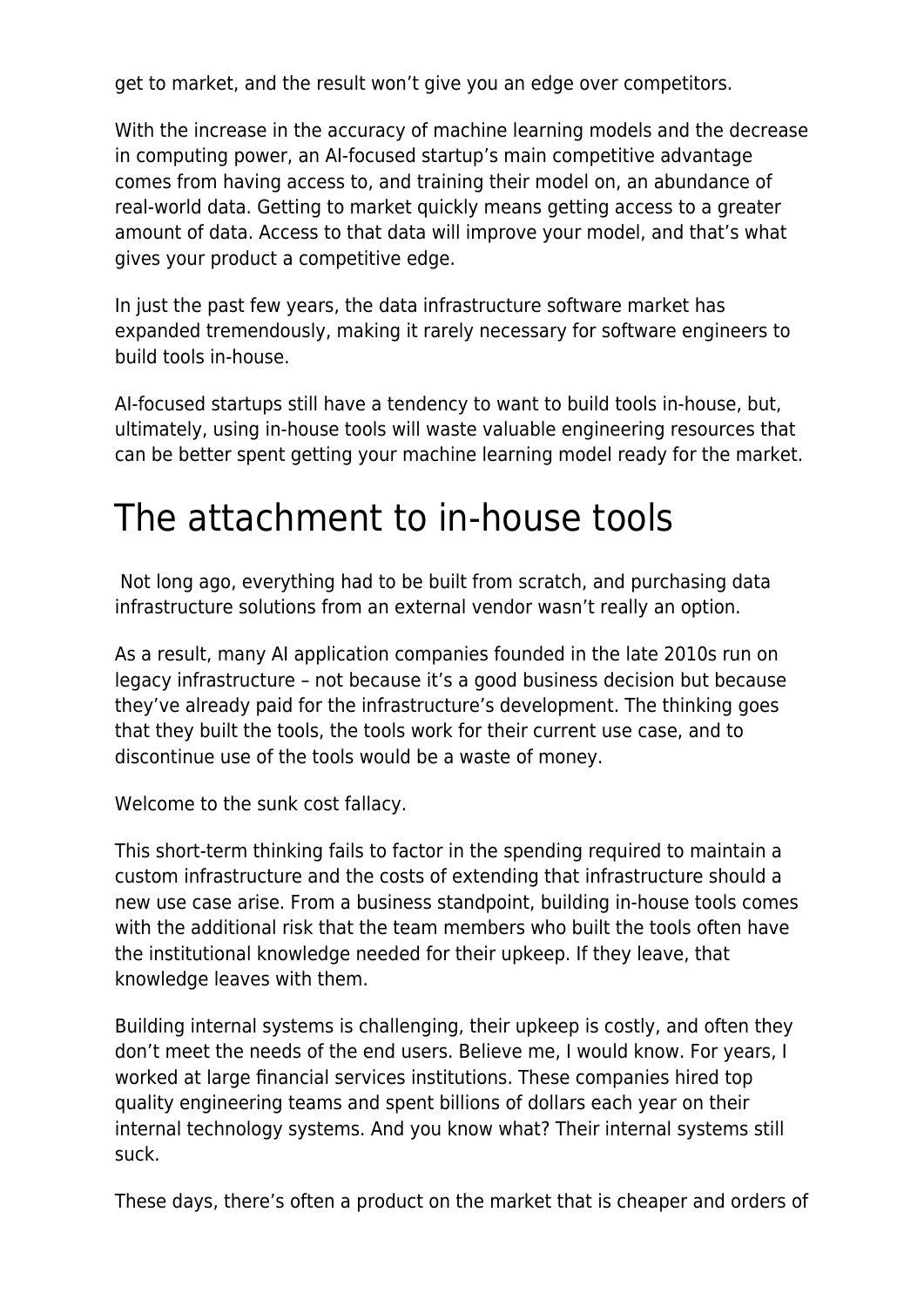magnitudes better than an in-house tool. Just because something was done a certain way, doesn't mean we should continue to do it that way. In-house tools were the best solution of their time, but that time has passed.

### Put your focus on the product

At their core, most AI-focused companies focus on building machine learning models that can derive valuable insights from data. To get their products to market, these companies must train the model on data until it can make accurate predictions about never-before-seen data. All of the preparation required to train a model– cleaning data, making raw data readable, managing the data pipelines– falls within the remit of a data engineer.

A good data engineer is a costly but worthwhile investment. However, to get the most for their money, companies need to ensure that engineers have the best tools available so that they can work effectively and efficiently.

Often, software engineers don't build in-house tools with the data engineers in mind, so these tools don't meet their day-to-day needs. Working with suboptimal tools means that data engineers have to waste time on low value activities (such as writing parsers to transform one data format to another or learning Javascript and Django for web development tooling) and troubleshooting infrastructure problems. These distractions limit their ability to focus on product improvements.

As a startup founder, I want my engineers to focus on our product, and I aim to allocate our engineering resources to making our product better. I have no interest in our team spending their time building in-house tools when we can purchase solutions to problems we encounter.

Recently, our developers need to figure out a way to replicate errors in our front-end code base. It's a complex problem, and solving it would enable us to better serve our customers. After a few months, we decided that we'd have to build some in-house infrastructure for this task.

Fortunately, around that time, we also hired a new front end engineer, who casually told us that his previous employer had used a software called Rollbar to solve the same problem.

#### Purchase made. Problem solved.

Building that tool would have been a catastrophic waste of time because it